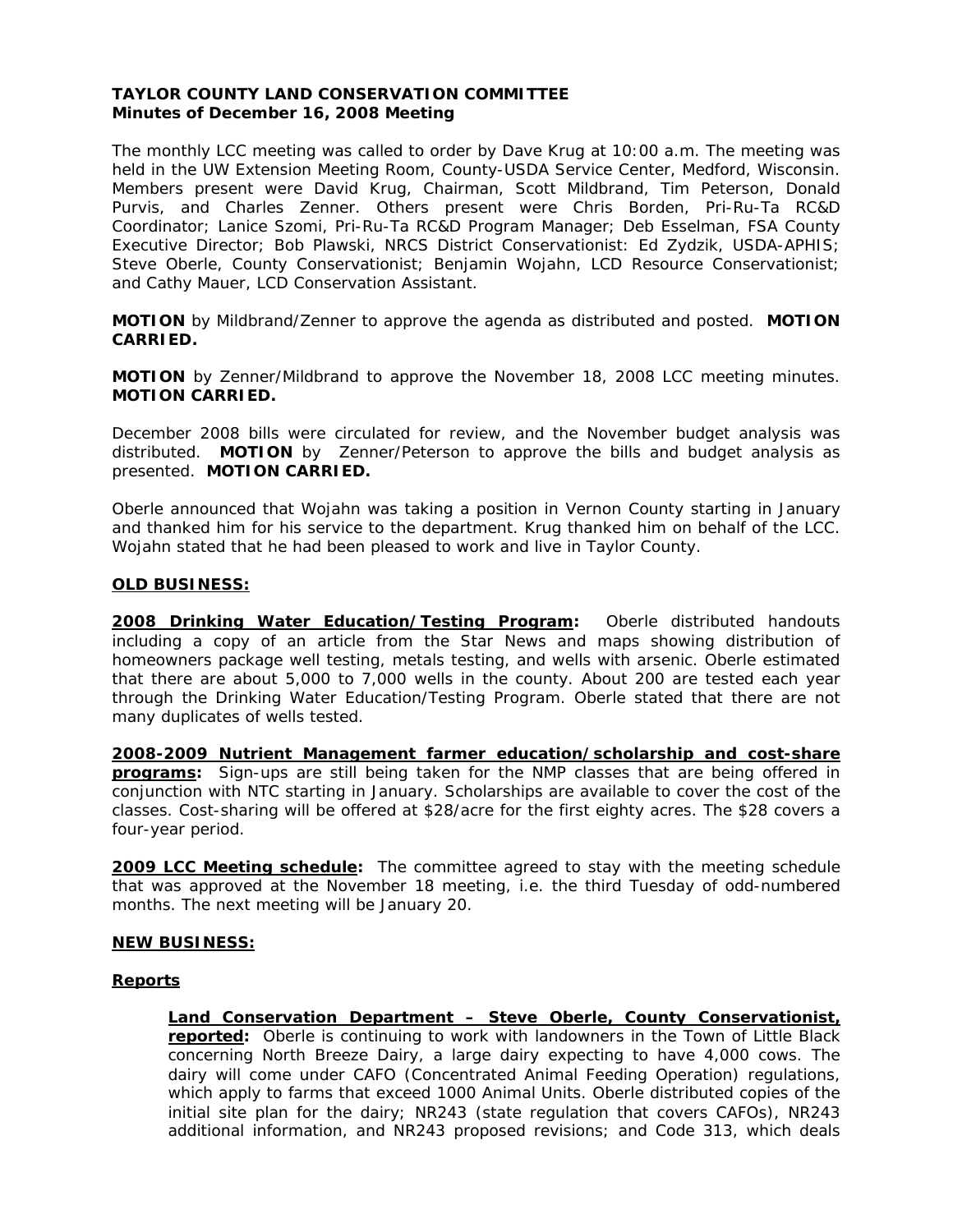with Waste Storage Facilities. The dairy may be required to furnish an Environmental Impact Statement before a permit is issued by DNR. Public hearings will also need to be held. Because of concerns about the potential impact of the dairy's wells on water volume of neighboring wells, Brunner's Well Drilling will test existing wells (for a \$100 fee) to establish base data. The owners of North Breeze Dairy have offered to sponsor a bus trip for interested parties to tour Lake Breeze Dairy, their existing dairy in Fond du Lac County.

**Natural Resources Conservation Service – Bob Plawski, District Conservationist, reported:** The application period for EQIP (Environmental Quality Incentives Program) ends January 31 but may be extended as no rules have yet been issued for the program and no money has been released. Fourteen applications have been received so far; twenty-five to thirty are expected. The initial allocation will be down from last year and may be dependent on a continuing resolution from Congress. HEL and wetland determinations will begin again in spring. An Operational Agreement was signed in October signed by the LCD, LCC, County Board, and NRCS. Plawski distributed copies. The agreement will be reviewed annually.

**Farm Service Agency – Deb Esselmann, County Executive Director, reported:** No programs have been announced, rules published, nor forms made available. The local office is now also covering Rusk and Sawyer Counties.

**Wildlife Damage Program – Ed Zydzik, USDA-APHIS, reported:** Claims will be ready for the January meeting. Sufficient funds will be available to pay claims fully; there will be no need for pro-rating of payments. A new DNR computer program allow much improved access to information on participants in the Wildlife Damage Program.

**Pri-Ru-Ta RC&D – Chris Borden, Coordinator, or Lanice Szomi, Program Manager, reported:** Pri-Ru-Ta RC&D and NRCS are continuing to work on 590 (nutrient management) information and mapping. Maps of Soil and Water Quality Management Areas (SWQMAs) are available through the DATCP website.

**Farmland Preservation Program Agreement Applications: MOTION** by Mildbrand/Purvis to approve applications for Walter, Irene, and Terry Brooks, 200 acres, Section 17, Town of Jump River and for Walter and Irene Brooks, 253.8 acres, Sections 9, 16, and 17, Town of Jump River. **MOTION CARRIED**.

**LCD Resource Conservationist Position:** Mildbrand asked how much of the position funding is county levy money. Oberle responded that all the funding for the position is grant money. Discussion ensued about the position and various options. Oberle suggested the possibility of the position being fewer hours and the difference in pay going toward health benefits, which the position does not now include. He will also be looking at other options. **MOTION** by Zenner/Mildbrand to refill the position. **MOTION CARRIED**. Advertising will begin after January 1.

**Correspondence**: Conservation Priorities, email from John DuPlissis, Thursday Note, Nutrient Management Update, Pioneering Discoveries.

**Other New Business:** Krug signed a CREP (Conservation Reserve Enhancement Program) amendment.

**Next LCC Meeting ....................................................................................... January 20, 2009** 

**MOTION** by Zenner/Peterson to adjourn at 11:50 a.m.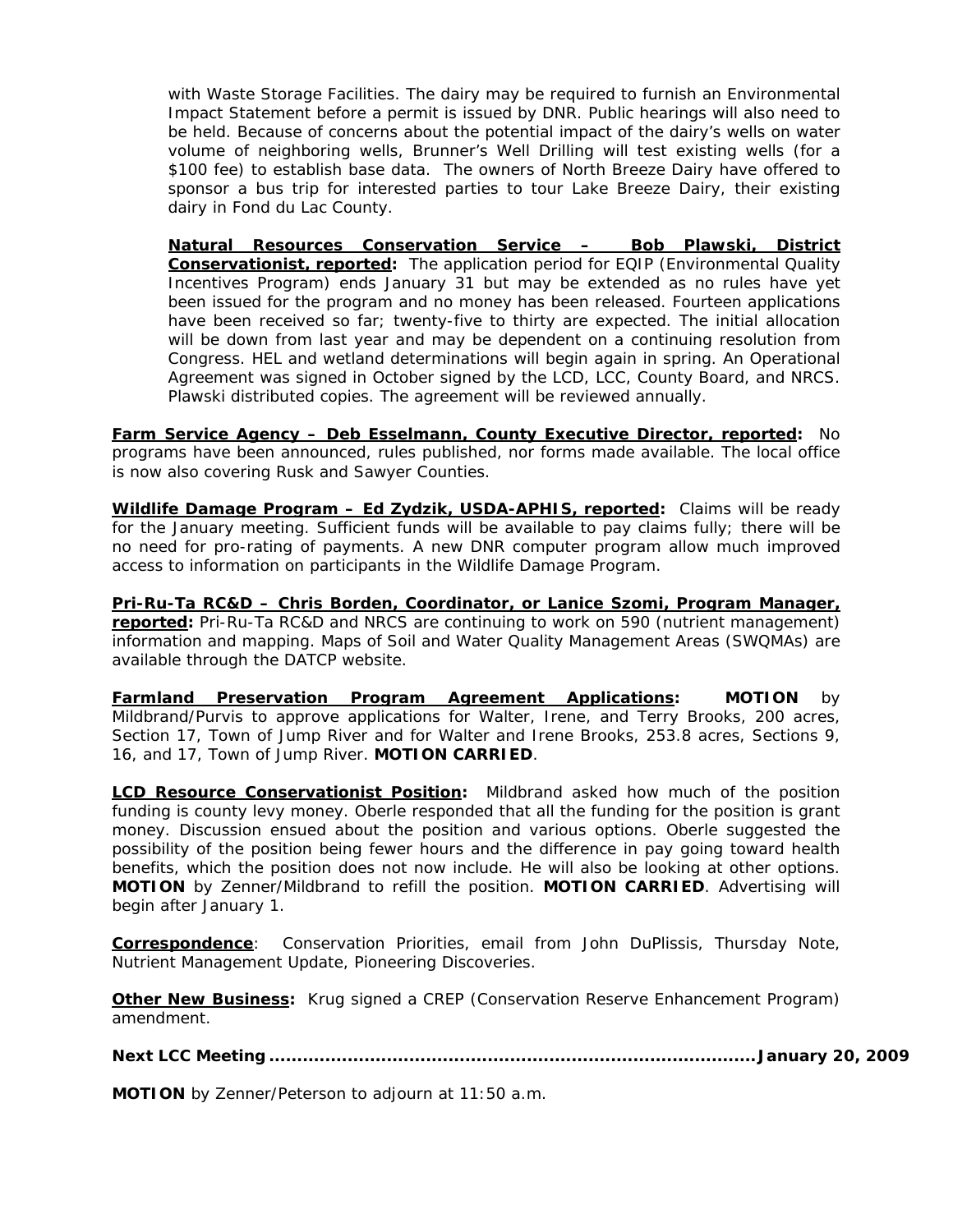### **TAYLOR COUNTY LAND CONSERVATION COMMITTEE Minutes of November 18, 2008 Meeting**

The monthly LCC meeting was called to order by Dave Krug at 10:05 a.m. The meeting was held in the UW Extension Meeting Room, County-USDA Service Center, Medford, Wisconsin. Members present were David Krug, Chairman, Scott Mildbrand, Donald Purvis, and Charles Zenner. Tim Peterson was absent. Others present were Lanice Szomi, Pri-Ru-Ta RC&D Program Manager; Ed Zydzik, USDA-APHIS; Steve Oberle, County Conservationist; and Cathy Mauer, LCD Conservation Assistant.

**MOTION** by Zenner/Mildbrand to approve the agenda as distributed and posted. **MOTION CARRIED.**

**MOTION** by to Mildbrand/Zenner approve the September 16, 2008 LCC meeting minutes. **MOTION CARRIED.** 

September - November 2008 bills were circulated for review, and the September budget analysis was distributed. **MOTION** by Zenner/Mildbrand to approve the bills and budget analysis as presented. **MOTION CARRIED.**

### **OLD BUSINESS:**

**2008 Drinking Water Testing and Education Program**: About 140 wells were tested during the program that was held in late September/early October. Arsenic continues to be an issue in county wells, with over half the wells tested reporting some arsenic. In response through a question, Oberle responded that funding for the program comes through the county levy.

**2008-2009 Nutrient management farmer education/scholarship and cost-share programs**: New money has come through a DATCP grant to Taylor County for approximately \$30,000. Payments are based on four-year contracts for \$7/acres for the four years, with the \$28 paid up-front. Taylor County may cap coverage at 80 acres for one farmer. Farmers would need to pay for planning, including soil tests and manure analysis, on any additional acres they farm. They can write their own plan or work with a co-op. Training for farmers will be held through the Northcentral Technical College. The fee is \$130 but a grant has been received for scholarships for farmers from Clark and Taylor Counties; the grant will cover approximately twenty-five people per county. Priority may be given to those receiving cost-sharing under the Conservation Assistance Program who are required to have a nutrient management plan.

## **NEW BUSINESS:**

## **Reports**

**Wildlife Damage Program – Ed Zydzik, USDA-APHIS, reported:** Proposed payments for wildlife damage payments was presented: alfalfa hay \$131.85/ton; mixed alfalfa hay \$73.88/ton; corn \$5.28/bushel; oats \$3.01/bushel; and beans \$12.42/bushel. **MOTION** by Zenner/Mildbrand to approve the payment schedule as presented. **MOTION CARRIED**. A Service Agreement/Plan of Administration between USDA-APHIS and Taylor County was presented. **MOTION** by Purvis/Mildbrand to approve the agreement. **MOTION CARRIED**. The wildlife damage budget for 2009 was presented. **MOTION** by Mildbrand/Zenner to approve the budget. **MOTION CARRIED**.

**Land Conservation Department – Steve Oberle, County Conservationist, reported:** Taylor County received a new TRM (Targeted Runoff Management) grant of \$56,700 for Everson Dairy Farm. **MOTION** by Zennner/Purvis to approve the Environmental Hazards Assessment and the Authorizing Resolution for the Everson TRM grant. **MOTION CARRIED**. The County also was part of a joint TRM grant with Clark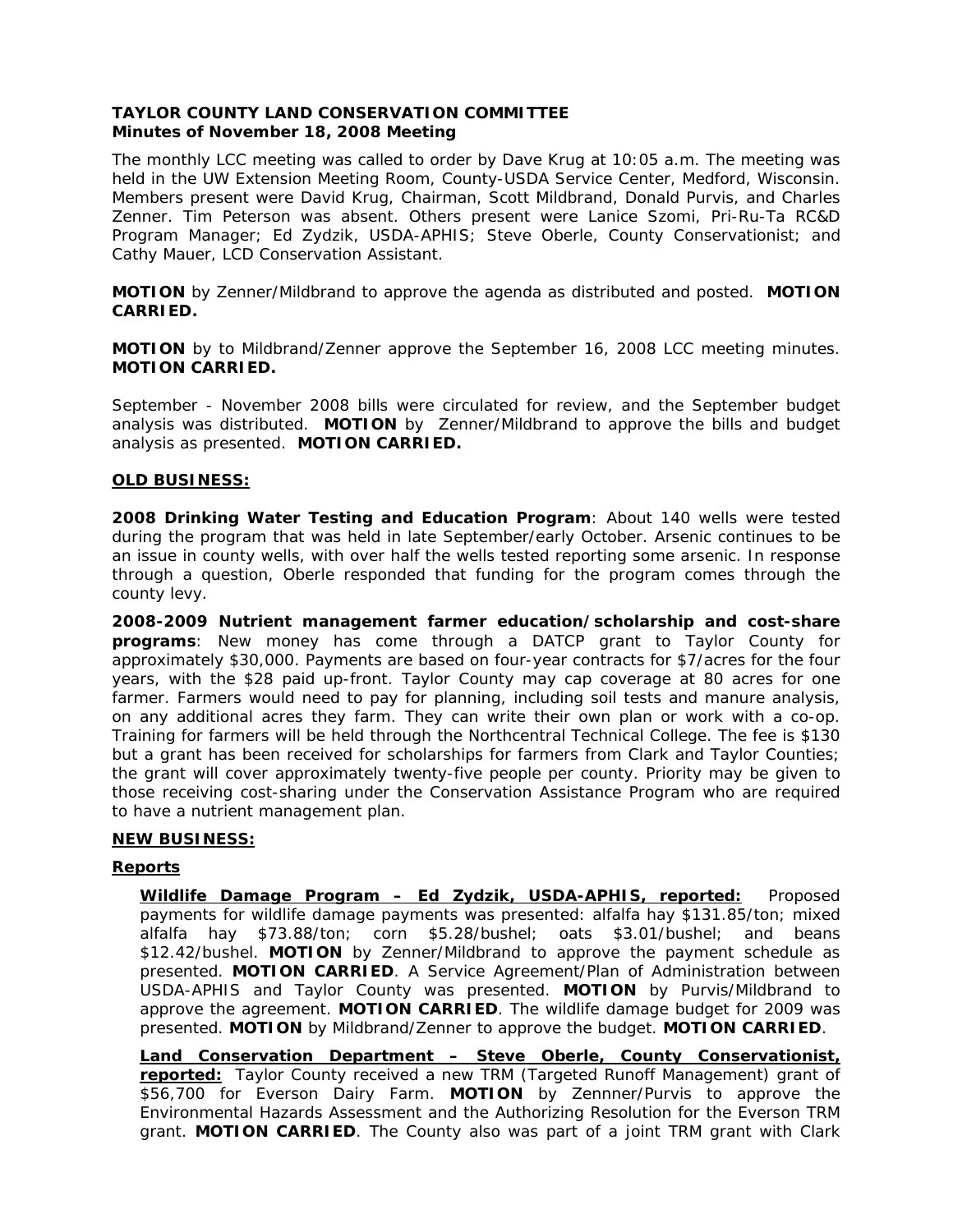County of \$150,000 for Bovine Asset Management. **MOTION** by Mildbrand/Zenner to approve the Environmental Hazards Assessment and the Authorizing Resolution for the Bovine Asset Management grant. **MOTION CARRIED**.

**Pri-Ru-Ta RC&D –Lanice Szomi, Program Manager, reported:** The Soil DVD has been updated with the 2008 NAIP photos as the base photos, and a new Department of Transportation roads file has been added. Szomi distributed a handout that highlights Pri-Ru-Ta RC&D activities for the year. The hiring process is underway for a beef production coordinator and a sales coordinator for the new beef marketing cooperative.

**2008 Conservation Poster Contest:** Two Taylor County students won awards at the area and state levels in the annual Conservation Poster Contest. Chelsi Webster of Gilman School District placed  $1<sup>st</sup>$  at the area level and  $3<sup>rd</sup>$  in the state contest in the Junior Division. Asher Warmanen from Medford Area Elementary School placed  $1<sup>st</sup>$  at the area level and  $1<sup>st</sup>$  in the state contest in the Primary Division.

**Funding Allocations:** In response to a question by Mildbrand, Oberle explained that Nutrient Management Planning is now a state priority and that thirteen counties are scheduled to receive an additional \$10,000 for that purpose. According to Oberle, the money will come out of the general staffing allocation funds.

**LCC 2009 Meeting Schedule:** Oberle proposed continuing the current meeting schedule, i.e. the third Tuesday of odd months (January 20, March 17, May 19, July 21, September 15, and November 17). **MOTION** by Zenner/Mildbrand to approve the schedule. **MOTION CARRIED**.

**Farmland Preservation Agreements:** Review of Farmland Preservation Agreement applications for Walter, Irene, and Terry Brooks, 200 acres, Section 17, Town of Jump River and for Walter and Irene Brooks, 253.8 acres, Sections 9, 16, and 17, Town of Jump River. Approval of Farmland Preservation Agreements for Bruce and Gina Denzin, 76.54 acres, Section 36, Town of Little Black and for Gary Paul Weber, 80 acres, Section 36, Town of Little Black. **MOTION** for approval by Zenner/Mildbrand. **MOTION CARRIED**.

**WLWCA Resolutions:** Oberle listed proposed WLWCA resolutions, for which the WLWCA Board recommended approval of all. **MOTION** by Mildbrand/Purvis to follow the WLWCA Board recommendations and to authorize Oberle to vote on behalf of the LCC. **MOTION CARRIED**.

**Conservation plans**: **MOTION** by Zenner/Mildbrand to approve conservation plans for Doorknob Farms (Schwarzenberger) and for Joe and Renee Zenner as presented. **MOTION CARRIED**.

**Future meetings/events: MOTION** by Mildbrand/Zenner to approve meeting attendance as revised. Pri-Ru-Ta RC&D meeting was deleted. **MOTION CARRIED.** 

**MOTION** by Zenner/Purvis to adjourn at 11:55 a.m.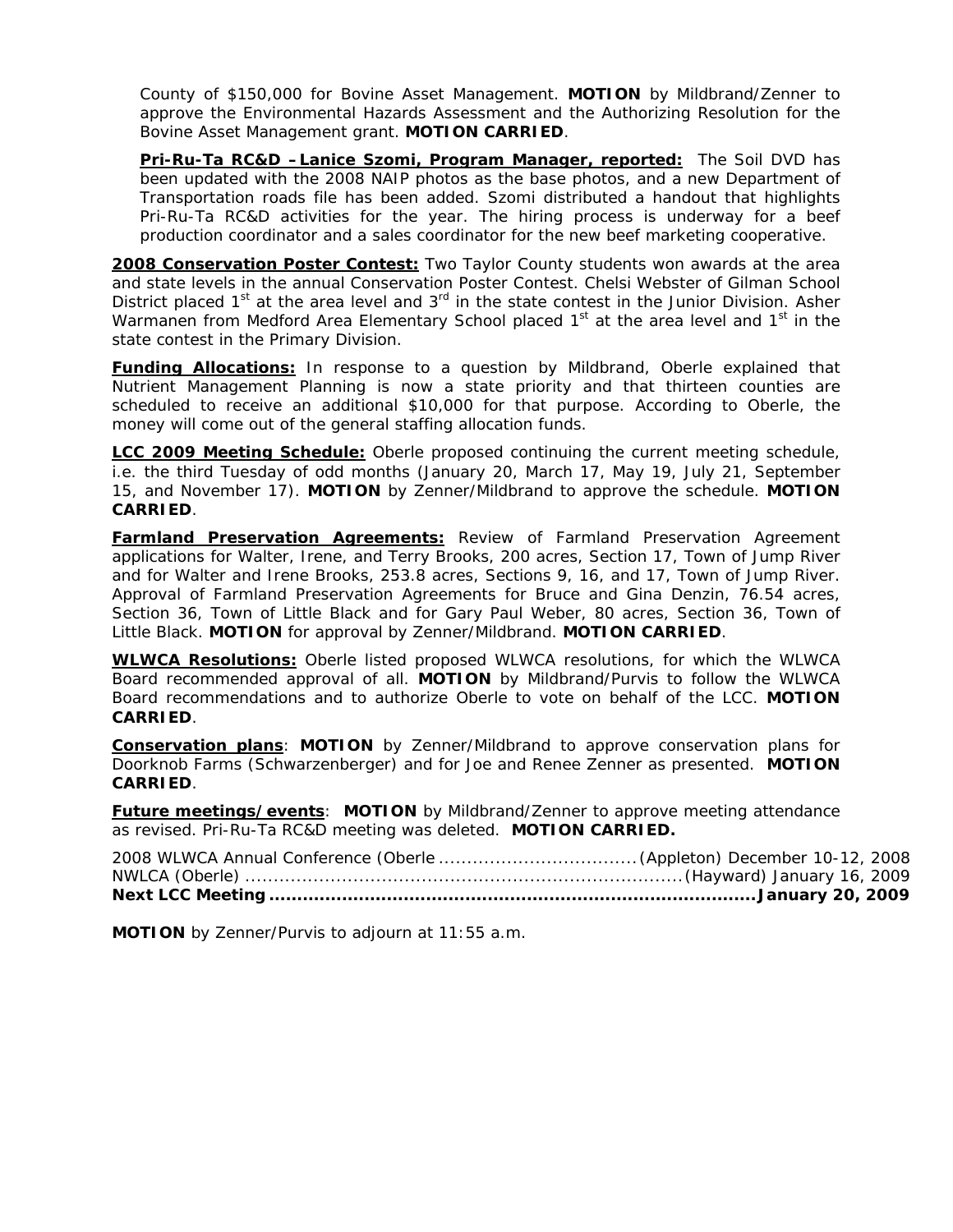### **TAYLOR COUNTY LAND CONSERVATION COMMITTEE Minutes of September 9, 2008 Meeting**

The monthly LCC meeting was called to order by Chuck Zenner at 10:00 a.m. The meeting was held in the UW Extension Meeting Room, County-USDA Service Center, Medford, Wisconsin. Members present were Scott Mildbrand, Tim Peterson, Donald Purvis, and Charles Zenner. Dave Krug was absent. Others present were Lanice Szomi, Pri-Ru-Ta RC&D Program Manager; Deb Esselman, FSA County Executive Director; Bob Plawski, NRCS District Conservationist: Ed Zydzik, USDA-APHIS; Mary Williams, Pri-Ru-Ta RC&D Representaive and 87<sup>th</sup> District Assemblywoman; Steve Oberle, County Conservationist; Kyle Noonan, LCD Engineering Technician; and Cathy Mauer, LCD Conservation Assistant.

**MOTION** by Mildbrand/Peterson to approve the agenda as distributed and posted. **MOTION CARRIED.**

**MOTION** by to Mildbrand/Purvis approve the July 15, 2008 LCC meeting minutes. **MOTION CARRIED.** 

August 2008 bills were circulated for review, and the July 2008 budget analysis was distributed. **MOTION** by Purvis/Peterson to approve the bills and budget analysis as presented. **MOTION CARRIED.**

### **OLD BUSINESS:**

2008 Conservation Assistance Program Update: Noonan distributed a handout outlining the status of the projects in the program.

2009 DATCP Soil & Water Resource Management (SWRM) status: The staffing portion of the SWRM grants was increased and the cost-share portion was decreased. There will also be cost-share funds available for Nutrient Management.

#### **NEW BUSINESS:**

#### **Reports**

**Natural Resources Conservation Service – Bob Plawski, District Conservationist, reported:** There were fourteen contracts, totaling \$226,292 in the 2008 EQIP program. Six projects, totaling \$88,654 were completed. Four waste storage projects were also approved. The maximum for each of these is \$80,000; total of \$320,000. The pump and tank are an additional \$15,000to \$22,000 for each waste storage facility. Two of the waste storage projects are likely to be completed in 2008; the other two will be carried over to 2009. In addition, several projects were carried over from previous years, including grazing and fencing projects. Project work is winding down for the season, but some dormant seeding or mulching (for seeding in spring) will likely be done. Fifty-seven HEL (highly erodible land) determinations have been completed. Eight tracts were completed for FSA compliance checks; all eight were found to be in compliance. HEL fields can have up to two times T (tolerable soil loss) and still be in compliance. State law requires farming to meet T. One landowner was over T but under two times T. A WRP (Wetland Reserve Program) project of twenty to twenty-five acres should be completed next week. Three CRP (Conservation Reserve Program) projects were enrolled; this includes one windbreak and two waterways, one of 2750 feet and one of 750 feet. They have been seeded and erosion controlled fabric has been applied. Both are looking good; the goal is to stop gully erosion. NRCS is waiting for program rules to be written.

**Farm Service Agency – Deb Esselmann, County Executive Director, reported:**  The 2008 DCP did not cover those with less than a ten acre base, which may include over 40% of Taylor County; the status of that is uncertain. A new crop revenue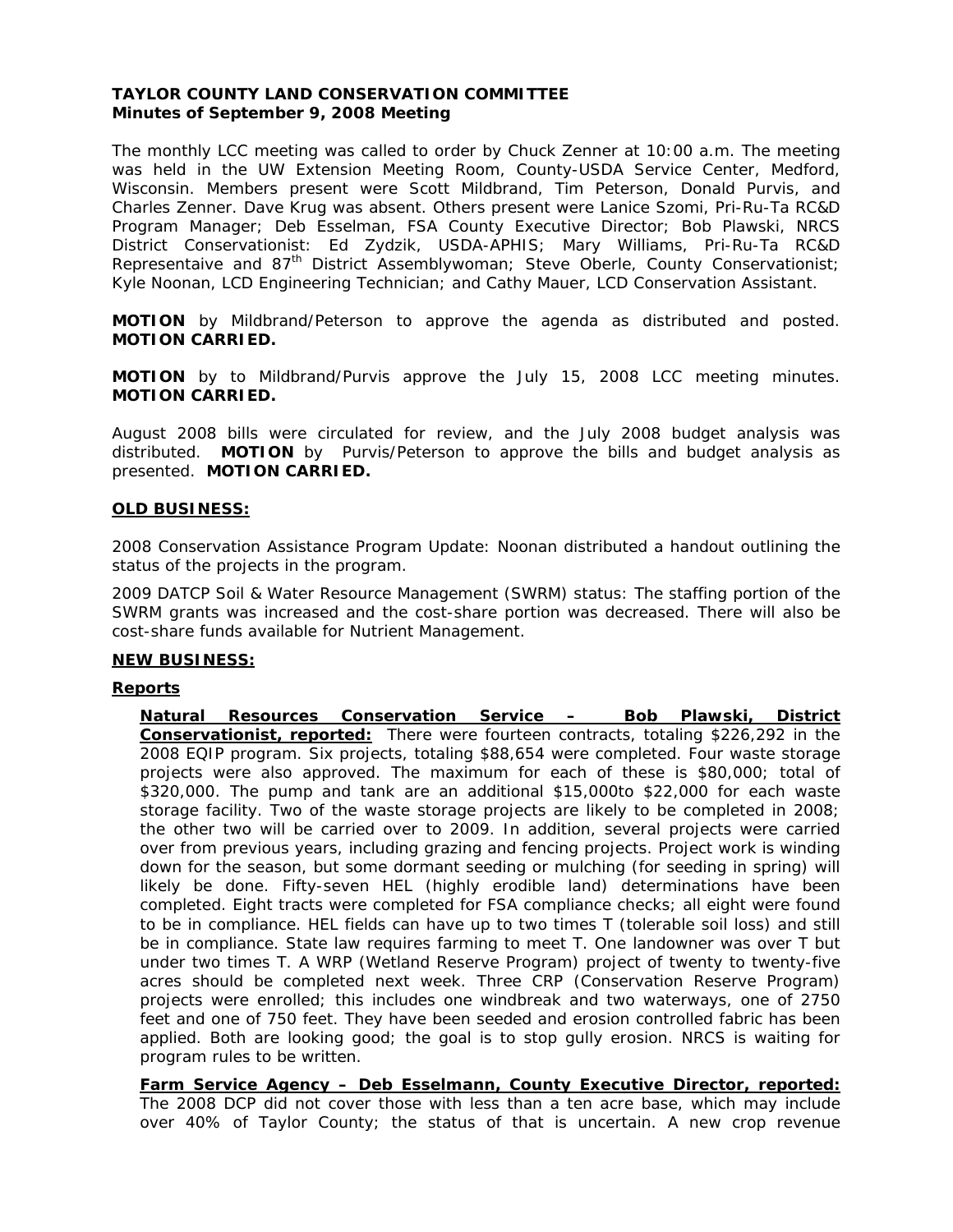program, ACRE, is being developed. There are five new disaster programs; eligibility is dependent on being insured. The programs included SURE (crops), LIP (livestock), TAP (trees), ELAP (other including bees and fish), and LFP (pastures). There is a new MILC program, which will be based on Boston Class 1 and feed costs. No procedures for administering the programs have yet been released. A new agriculture program is being started at the Northcentral Technical College (NTC). The program will allow farmers to meet requirements for FSA farm loan programs. Social security numbers are going to be used for tracking eligibility for programs. The new phone system, which will replace the old system that was damaged by lightning in July, may be installed within a month or so.

**Wildlife Damage Program – Ed Zydzik, USDA-APHIS, reported:** The venison donation program will pay a maximum of \$50 per deer for processing. Hickory Nutz and Jump River Slaughterhouse are interested. **MOTION** by Peterson/Purvis to participate in the program. **MOTION CARRIED**. Mildbrand opposed. Act 82 affects hunter access under the wildlife damage program. Under the act a person who has only been issued a shooting permit for deer causing damage and who waives any eligibility to receive a wildlife damage claim payment for damage caused by deer is not required to have his property open to the public. The USDA-APHIS contract with the county is due next month (October) but will be taken care of in November because the LCC does not meet in October. Bear numbers are high; adjustments to control strategies will probably not occur until 2010. Less deer damage has been seen, and deer numbers may be coming down. Several cases of wolf depredation occurred.

**Pri-Ru-Ta RC&D – Lanice Szomi, Program Manager, reported:** Pri-Ru-Ta has contracted to provide leadership training. Three pasture walks have been scheduled for this week (September 8-14). Soil Quality Field Days will be held near Ashland on September 22 and near Catawba on September 23. The next Pri-Ru-Ta meeting is scheduled for September 26. Organization of the beef marketing cooperative is moving forward, with by-laws being developed and other organizational details being determined. Chris Borden, Pri-Ru-Ta Coordinator, will be speaking at the Wisconsin Woodland Owners Association convention.

**MOTION** by Purvis/Mildbrand to approve an operational agreement between the LCD and NRCS. **MOTION CARRIED**.

**MOTION** by Purvis/Mildbrand to approve Farmland Preservation Agreement for Brain H. and Cheryl L. Bolstad, 275.2 acres, Sections 3, 9, and 10, Town of Aurora and Section 34, Town of Pershing. **MOTION CARRIED**.

**Reviewed Farmland Preservation Agreements** for Bruce and Gina Denzine, 76.54 acres, Section 36, Town of Little Black; Gary Paul Weber, 80 Acres, Section 36, Town of Little Black; Walter and Irene Brooks, 262.8 acres, Sections 9, 16, and 17, Town of Jump River; and Walter, Irene, and Terry Brooks, 200 acres, Section 17, Town of Jump River.

**2008 Drinking Water Testing and Education Program**: Bottle distribution will be held in Medford, Rib Lake, Gilman and Jump River during the week of September 29-October 3. The sampling date will be Monday, October 6.

**Nutrient Management Planning**: Clark, Lincoln, Marathon, Price, and Taylor Counties are working together to hold nutrient management planning classes. The LCDs are working in conjunction with the Northcentral Technical College and UW-Extension. A free introductory session will be held in October in Medford, Spencer, and Wausau. The sessions will include information on soil sampling. The rest of the classes will be held in January in Abbotsford, Loyal, Medford, Phillips, and Wausau.

**2009 LCD Budget:** The county levy portion (\$100,262) of the LCD budget is \$231 less than 2008. **MOTION** by Mildbrand/Purvis to approve the budget. **MOTION CARRIED**.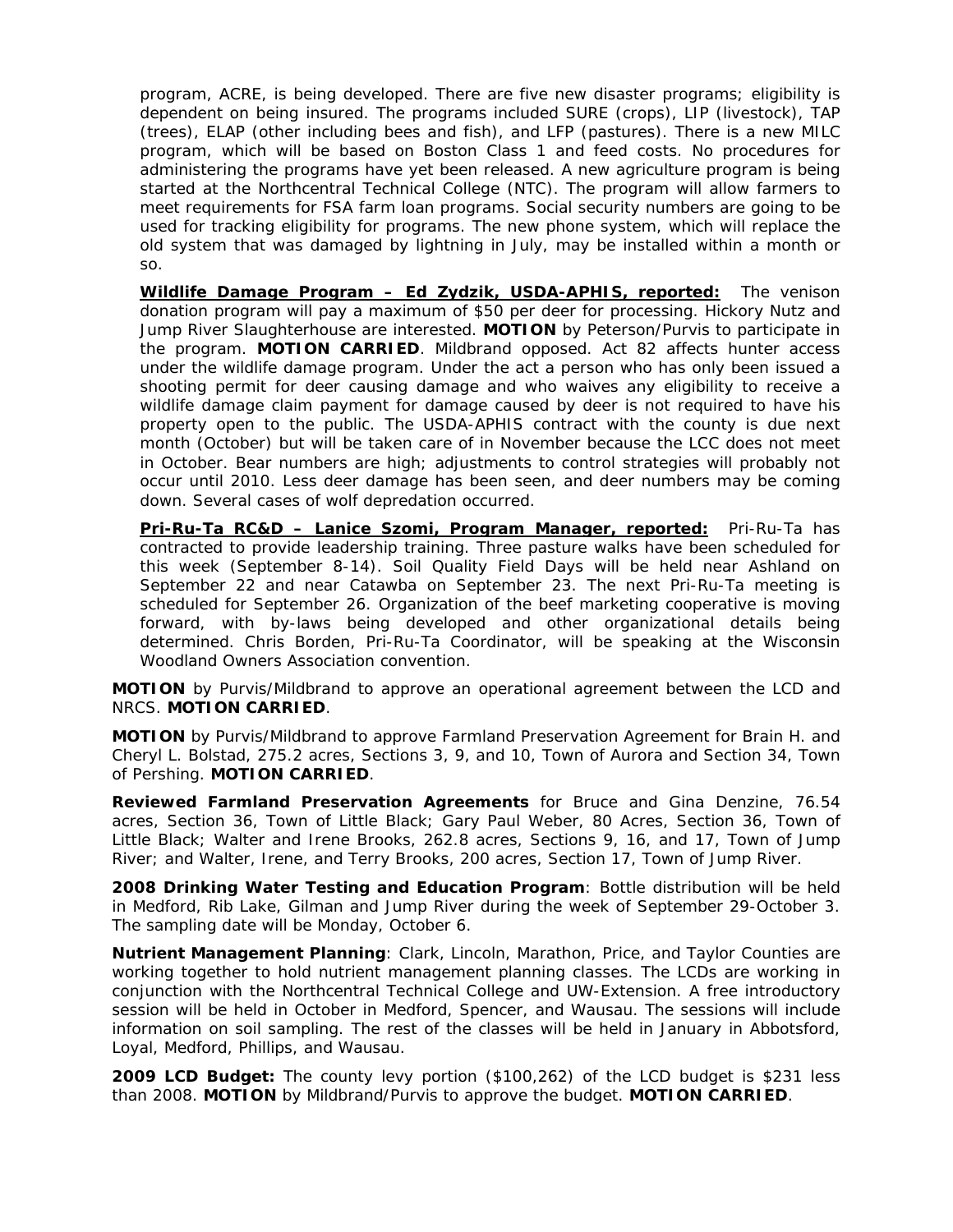**Conservation plans: MOTION** by Mildbrand/Purvis to approve conservation plans for Peter and Margaret Skille, Jeremy Goebel, and Richard Rau (operator)/David Rau (owner). **MOTION CARRIED**.

**Other New Business:** Oberle hopes to develop a list of 2008 NMP plans developed by LCD, NRCS, and private consultants. Lake Breeze Dairy is planning a 4,000 cow dairy in the Town of Little Black. Test wells are being drilled.

**Correspondence:** Soil Quality Field Days brochure; memo concerning Chelsea Lake culvert; Pfender email concerning NR 151, croplands, and livestock facilities; NRCS memo concerning Brandner farm.

**Future meetings/events**: **MOTION** by Mildbrand/Purvis to approve all meetings below. **MOTION CARRIED.** 

| WCA Working Lands Initiative Educational Seminar (Oberle)  (Stevens Point) September 29, 2008 |  |
|-----------------------------------------------------------------------------------------------|--|
|                                                                                               |  |
|                                                                                               |  |

**MOTION** by Mildbrand/Peterson to adjourn at 12:14 p.m..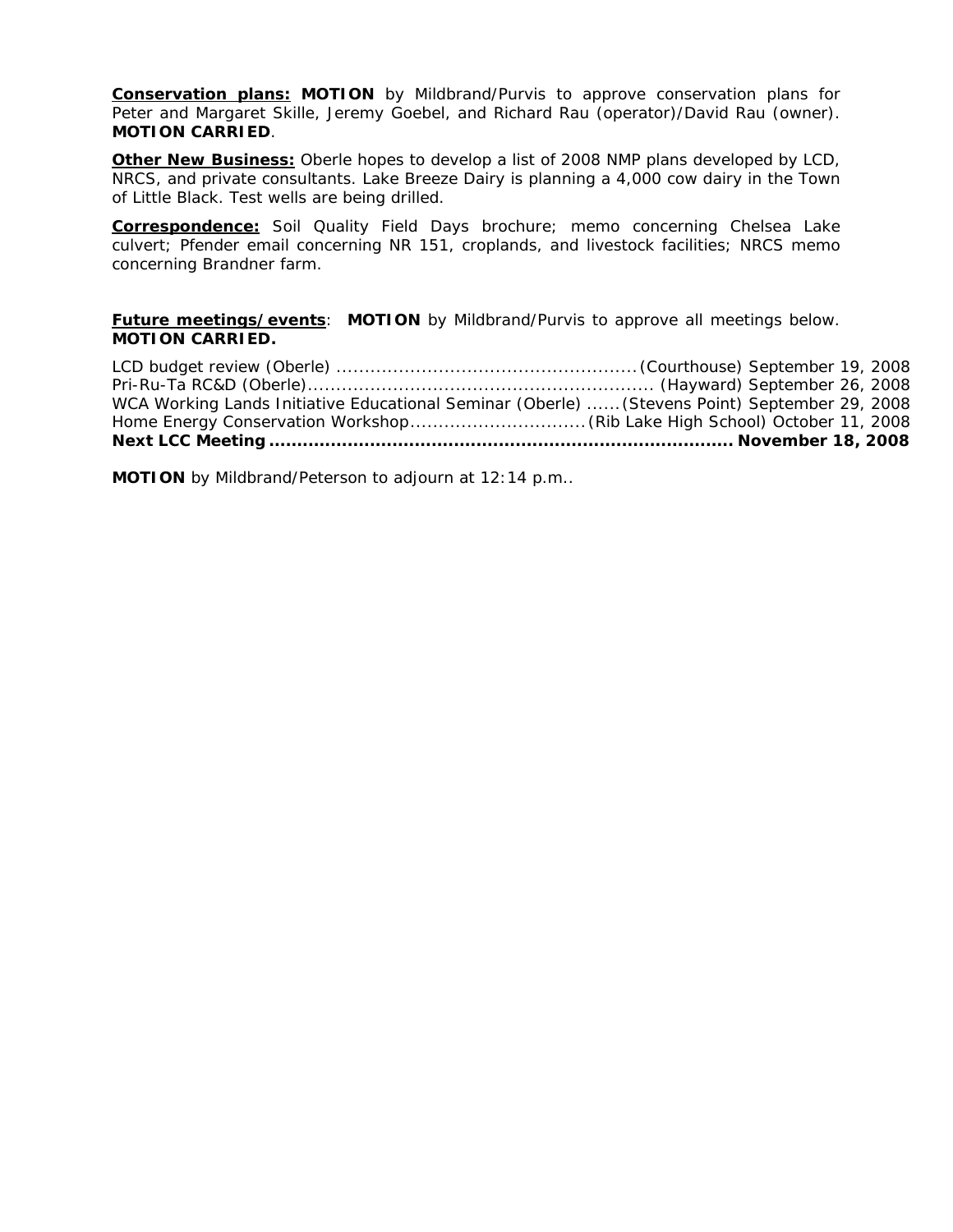## **TAYLOR COUNTY LAND CONSERVATION COMMITTEE Minutes of July 15, 2008 Meeting**

The monthly LCC meeting was called to order by Dave Krug at 10:01 a.m. The meeting was held in the UW Extension Meeting Room, County-USDA Service Center, Medford, Wisconsin. Members present were David Krug, Chairman, Scott Mildbrand, Donald Purvis, and Charles Zenner. Tim Peterson was absent. Others present were Lanice Szomi, Pri-Ru-Ta RC&D Program Manager; Deb Esselman, FSA County Executive Director; Steve Oberle, County Conservationist; and Cathy Mauer, LCD Conservation Assistant.

**MOTION** by Zenner/Mildbrand to approve the agenda as distributed and posted. **MOTION CARRIED.**

**MOTION** by to Mildbrand/Purvis approve the May 20, 2008 LCC meeting minutes. **MOTION CARRIED.** 

May-June 2008 bills were circulated for review, and the May budget analysis was distributed. **MOTION** by Zenner/Mildbrand to approve the bills and budget analysis as presented. **MOTION CARRIED.**

### **OLD BUSINESS:**

2008 Conservation Assistance Program update: Barnyards are being completed for Peter and Margaret Skille and for Ardys Skille. A pit closure is being done for Joe Retterath. Another pit closure will probably be done for Bill Graf. An application has been received for another pit installation; technical assistance will be provided but there will be no costsharing.

2008 Nutrient Management Planning (NMP) update: The LCD has been cost-sharing NMP for about fifteen years, with funds coming from two grants. Approximately 5600 acres will be done this year through LCD and another 4000 acres through NRCS. There is currently more interest due to increasing fertilizer costs and state requirements. New state segregated (SEG) funds may be available for next year. Discussion followed on the question of cost-sharing for Taylor County landowners who farm property in two counties, such as Rusk and Taylor.

2008 WLWCA LCC supervisor training: Oberle distributed binders that he received at the training.

#### **NEW BUSINESS:**

#### **Reports**

### **Land Conservation Department – Steve Oberle, County Conservationist, reported:**

- LTE positions, including the Resource Conservationist in the LCD, now will earn three days of vacation and two days of sick leave after a year probationary period.
- Oberle has prepared a fact sheet as part of work he has been doing with the Little Black Town Board and area residents related to a proposed 4000 cow dairy operation in the town. There have been many questions related to the Wisconsin livestock siting law, licensing ordinances, comprehensive land use plans, and health and safety issues. Area residents are concerned about water supply and other issues.
- A veal operation that has had problems with proper storage and handling of waste has a new owner who appears to be addressing some of the issues.
- Oberle presented a reimbursement request for the first six month's of the LCD staffing grant for Krug's signature.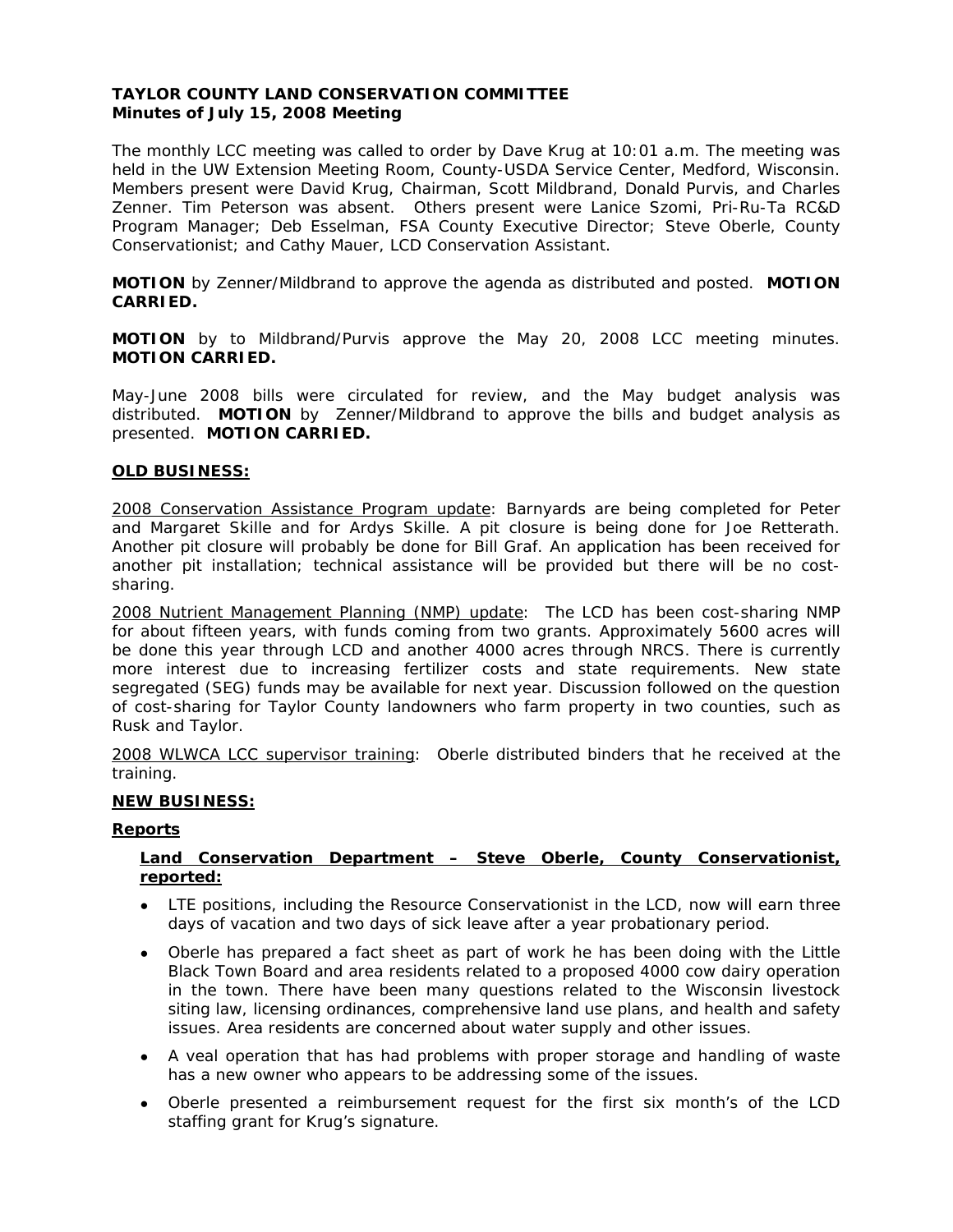• Oberle submitted a request for a permit and variance for a pit to be constructed on the Malisheski property. A variance was requested because NRCS standards allow concrete-lined pits to be within 100 feet of a well, and the county ordinance requires a minimum of 250 feet. The pit will be within 250 feet but will still meet NRCS standards. **MOTION** by Purvis/Mildbrand to approve the variance. **MOTION CARRIED**.

# **Farm Service Agency – Deb Esselmann, County Executive Director, reported:**

The crop reporting date has been extended to August 15. In the new Farm Bill DCPs will be the same as in previous years, except for those with less than ten acres, for which no payment will be made. There will be a 21% advance payment in August or full payment in October. A new program – ACRE – will provide a one-time benefit for large, grain-based farms. A change in maximum payments will be unlikely to affect many people, if any, in this area. Disaster payments will be made only if the producer has crop insurance.

# **Pri-Ru-Ta RC&D – Lanice Szomi, Program Manager, reported:**

- The annual state RC&D conference will be held September 11-12; the theme is Going Green.
- There is a new grazing intern in Northwest Wisconsin, covering Washburn, Douglas, Polk, and Burnett counties.
- Pri-Ru-Ta RC&D is one of the sponsors of the Energy Workshop, which will be held October 11 in Rib Lake.
- The local grass-fed beef group has received a \$28,980 grant from the state. Beef marketed through the group will need to meet certain requirements: no antibiotics; all-grass, no corn; size; butchered to certain standards and by approved shops.

**Operational Agreement with NRCS:** Oberle presented an operational agreement with NRCS for review. The agreement will be put on the September agenda for approval.

**Farmland Preservation Applications:** An FPP application for Brian and Cheryl Bolstad was presented for review. The application will be put on the September agenda for approval.

**Conservation plans**: The LCD is in the process of standardizing a checklist to be used with the plans..

**Future meetings/events**: **MOTION** by Zenner/Purvis to approve all meetings below. **MOTION CARRIED.** 

**MOTION** by Zenner/Mildbrand to adjourn at 11:40 a.m.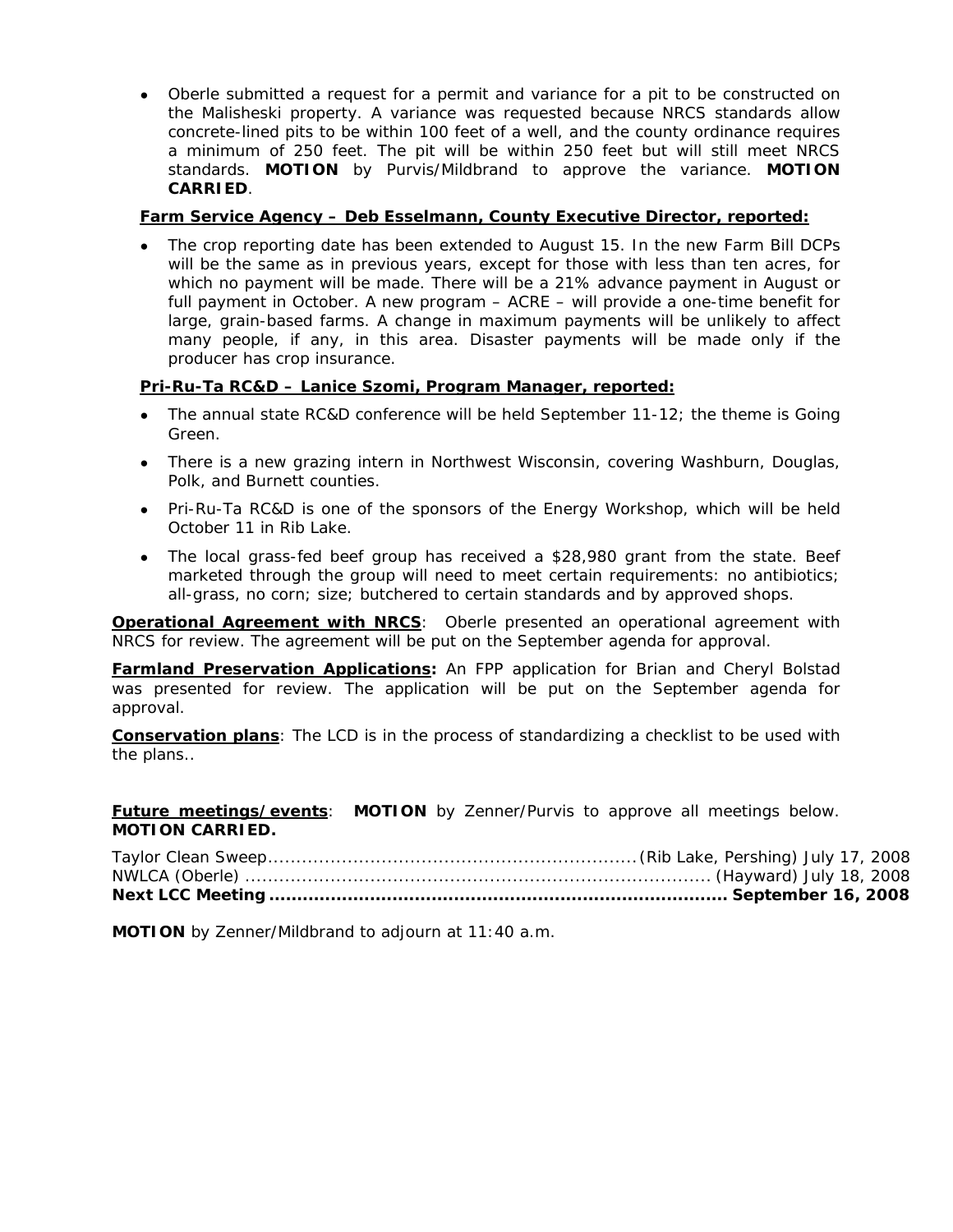## **TAYLOR COUNTY LAND CONSERVATION COMMITTEE Minutes of May 20, 2008 Meeting**

The monthly LCC meeting was called to order by Dave Krug at 10:00 a.m. The meeting was held in the UW Extension Meeting Room, County-USDA Service Center, Medford, Wisconsin. Members present were David Krug, Chairman, Scott Mildbrand, Donald Purvis, and Charles Zenner. Tim Peterson was absent. Others present were Chris Borden, Pri-Ru-Ta RC&D Coordinator; Lanice Szomi, Pri-Ru-Ta RC&D Program Manager; Deb Esselman, FSA County Executive Director; Bob Plawski, NRCS District Conservationist: Ed Zydzik, USDA-APHIS; Steve Oberle, County Conservationist; and Cathy Mauer, LCD Conservation Assistant.

**MOTION** by Zenner/Purvis to approve the agenda as distributed and posted. **MOTION CARRIED.**

**MOTION** by to Zenner/Purvis approve the March 18, 2008 LCC meeting minutes. **MOTION CARRIED.** 

March-May 2008 bills were circulated for review, and the March - April budget analysis was distributed. **MOTION** by Zenner/Mildbrand to approve the bills and budget analysis as presented. **MOTION CARRIED.**

### **OLD BUSINESS:**

2008 Tree Sale: Mauer reported that almost 21,000 trees were sold and about 1,500 were donated to the schools.

2008 Land Stewardship Conference: Oberle reported that the conference was once again well-attended and that comments given by attendees in the evaluation were very positive.

**2008 and 2009 DATCP Soil and Water Resource Management Grant:** The LCD received \$139,227 in staffing funds and \$62,330 in cost-share funding. For 2009, Oberle applied for \$180,000 for staffing and \$300,000 for cost-share plus additional funds for nutrient management funding.

## **NEW BUSINESS:**

## **Reports**

**Land Conservation Department – Steve Oberle, County Conservationist,**  reported: \*Oberle submitted a signatory page for Krug's signature for a Memorandum of Understanding (MOU) for the Upper Chippewa Invasive Species Cooperative.  $\bullet$ He also submitted an MOU for Krug's signature that will allow NRCS to release a conservation plan for Peter and Margaret Skille to be used as part of the Farmland Preservation Program requirements. This will avoid the need for LCD to also develop a plan.  $\bullet$ Oberle reviewed a permit application for the closure of a manure storage facility on the Joe Retterath property, and Krug signed the application.

**Natural Resources Conservation Service – Bob Plawski, District Conservationist, reported:** Plawski reviewed the Continuous Conservation Reserve Program. Projects may include wetland restoration, grassed waterways, windbreaks, and living snowfences. One living snowfence, using white spruce, is being tried in this district. NRCS and LCD are considering a contribution agreement whereby LCD would provide technical assistance in exchange for payment. Five projects have been proposed for this year at \$600 per project. An agreement for continuous CRP would further the cooperative efforts of the two agencies beyond the Environmental Quality Incentives Program joint cost-sharing and technical work. The continuous CRP is a fairly simple program, with NRCS and LCD providing technical assistance and FSA providing administrative and financial services.  $\star$ All contracts are in place for the Environmental Quality Incentives Program (EQIP). Paul Malovrh, NRCS Technician, and Kyle Noonan, LCD Engineering Technician, are finishing designs. No construction has started yet. This is the first year of cost-sharing for grazing fence and watering lines and discrepancies in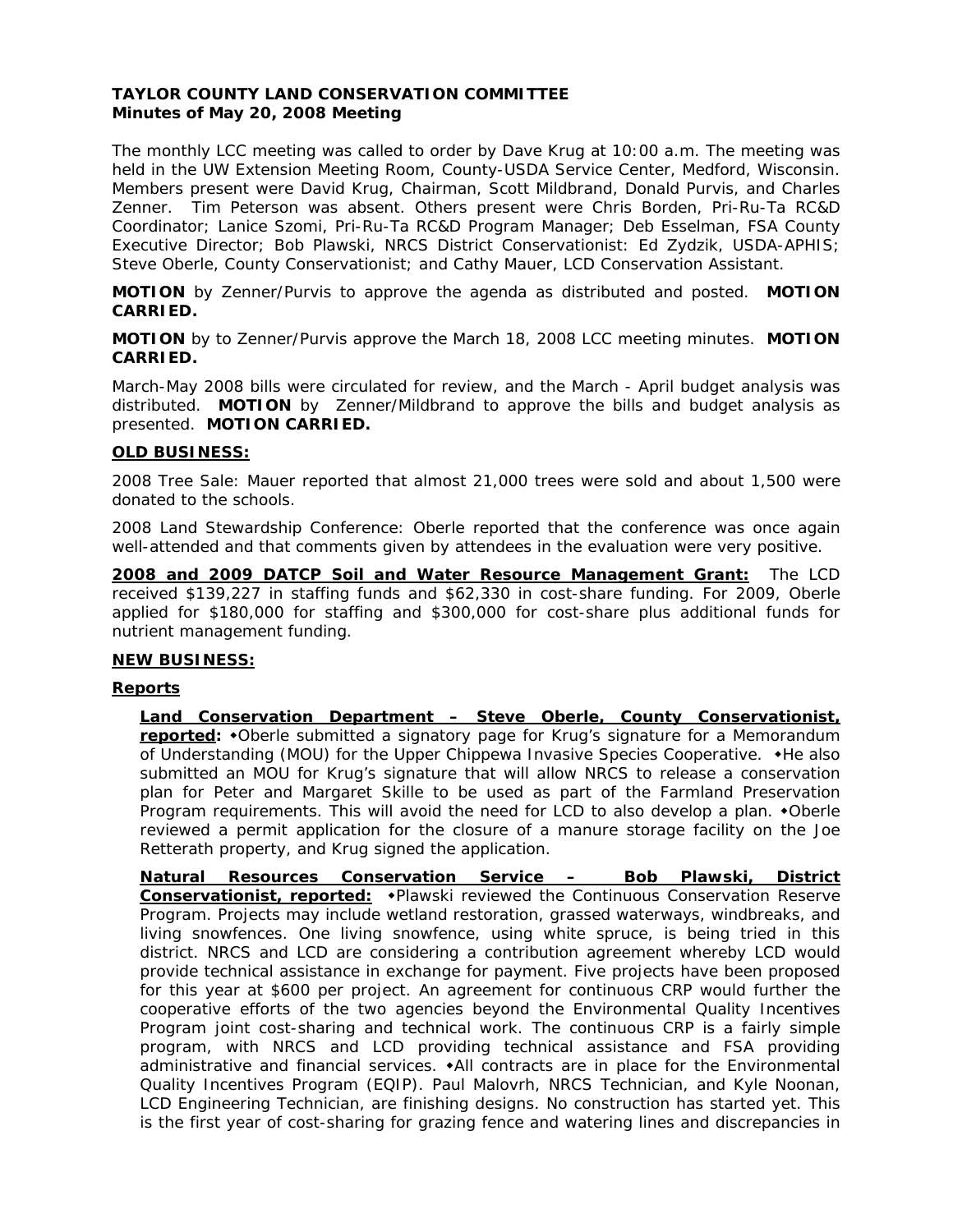the technical guidelines and specifications for the watering lines are creating problems. National Resource Inventory (NRI) site assessments for 2007 were completed earlier this year and assessments for 2008 will be done later this year. The NRI, which started in the 1970s, includes approximately a hundred 160-acre sample sites in Taylor County as part of a nationwide effort to assess various natural resource conditions on an ongoing basis. The assessments are done using aerial photos.  $\bullet$ The time frame for wetland determinations depends on if a visit is needed. If no visit is needed, such as for permission to clean ditches, a decision can be made immediately. If a determination is to be made for clearing of new land will be cleared or construction of new ditches, a visit will be necessary. If a determination has been made, the category will be shown on maps given to farmers. The base photos for the maps are 2005 NAIP photos.

Wildlife Damage Program - Ed Zydzik, USDA-APHIS, reported: \*Zydzik removed wolf traps from a site in western Taylor County after having no success catching a wolf that had killed a calf.  $\triangle$ There have been bear complaints, as well.  $\triangle$ Deer permits were issued to Keith Skabroud. • Funds for wildlife damage are down due to fewer bonus tags being sold. (Wildlife damage claims are funded from \$1 for each hunting license sold and the \$12 bonus tag fees.) If there are not enough funds to cover damage claims, payments will be pro-rated. Wolf damage payments are from the Endangered Resources Fund. There may be changes so that those payments do not cover pets, including bear dogs, at least not at the \$2500 current rate.

**Farm Service Agency – Deb Esselmann, County Executive Director, reported:** The Farm Bill, which has been passed, will probably be vetoed but will be overridden.  $\star$  FSA is taking crop reports.  $\star$  The new Farm Bill will be complicated to enact. It is likely that no programming will be in effect under the Farm Bill until Fiscal Year 2009. According to Borden, it is likely that the impact of the Farm Bill will be negative for wildlife but better for soil and water. Due to high prices no LDPs and DCPs are likely to be in effect but the structure will be there. There will still be a MILC program.

**Pri-Ru-Ta RC&D – Chris Borden, Coordinator, and Lanice Szomi, Program Manager, reported:** Borden reported that council projects have included identifying additional clients for the SoilView DVDs and working with crop consultants to identify their needs. One example is developing month by month manure spreading maps for crop consultants. • Szomi reported that Pri-Ru-Ta RC&D assisted with grant applications for a statewide grass-fed beef group to form a marketing cooperative that would promote labeling and marketing to groceries and restaurants. A Buy Local, Buy Wisconsin grant has been approved, but the exact amount of the funding is not yet available. A core group of producers is working on the formation of the cooperative and looking at standards that would be applied to the production, quality, and marketing of the meat.

**Oberle evaluation: MOTION** by Purvis/Zenner to move into closed session for Oberle's annual evaluation per 19.85(1)(c), WI Stats. at 11:55 a.m. **MOTION CARRIED**. Returned to open session at 12:10 p.m.

**2008 WLWCA LCC Supervisor Training:** Oberle announced that sessions would be held in Menomonie (June 12), Hayward (June 26), and Sparta (June 27).

**Wisconsin Land and Water Conservation Board (WLWCB) issues:** Oberle reported that there has been a move on the part of DATCP to decrease the power of the WLWCB, in part by changing the board to a commission. Also, there is an opening on the Board.

**Pri-Ru-Ta RC&D and NWLCA representatives: MOTION** by Mildebrand/Purvis to approve Mary Williams as the Pri-Ru-Ta RC&D Council, Inc. representative and Al Beadles as the alternate and Steve Oberle as the NWLCA representative. **MOTION CARRIED**.

**Taylor County Concentrated Animal Feeding Operation (CAFO) permit issues:** There are reports that a 4,000 cow dairy to be sited in Taylor County is being planned. CAFO regulations require that operations proposing to become a CAFO must submit an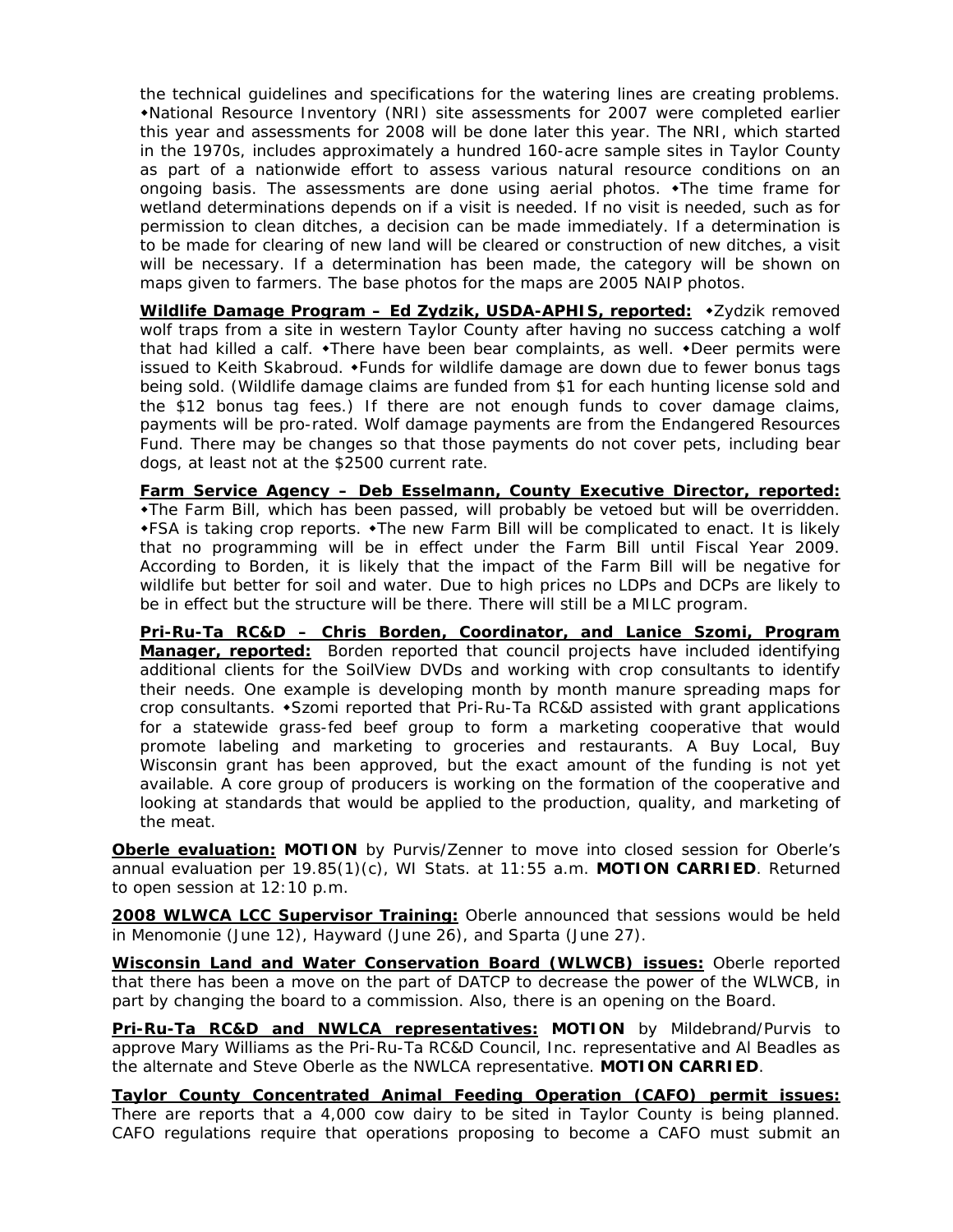initial permit application twelve months prior to reaching CAFO size and a detailed application six months prior to reaching CAFO size.

**2009 Nutrient Management Grant Application:** Under the current grants used by the LCD nutrient management cost-sharing is at a 75% rate. Under the DATCP SEG grant for which Oberle applied, the cost-sharing would be at a rate of \$28 per acre for a four-year period.

**Conservation plans**: Conservation plans were presented for John Anderson (Gerald Thompson operator), Camby and Ginger Berry, Bryan and Cheryl Bolstad, William and Debra Kochevar, and Keith Skabroud. Nutrient management plans were presented for Camby and Ginger Berry, Mark Matyka, Jim Schley, and Keith Skabroud. **MOTION** by Mildbrand/Purvis to approve the plans as presented. **MOTION CARRIED**.

**Correspondence:** Farmland Preservation Program 2007 Summary, Wisconsin Groundwater Quality

**Future meetings/events**: **MOTION** by Purvis/Mildbrand to approve all meetings below. **MOTION CARRIED.** 

**MOTION** by Purvis/Mildbrand to adjourn at 12:40 p.m. **MOTION CARRIED**.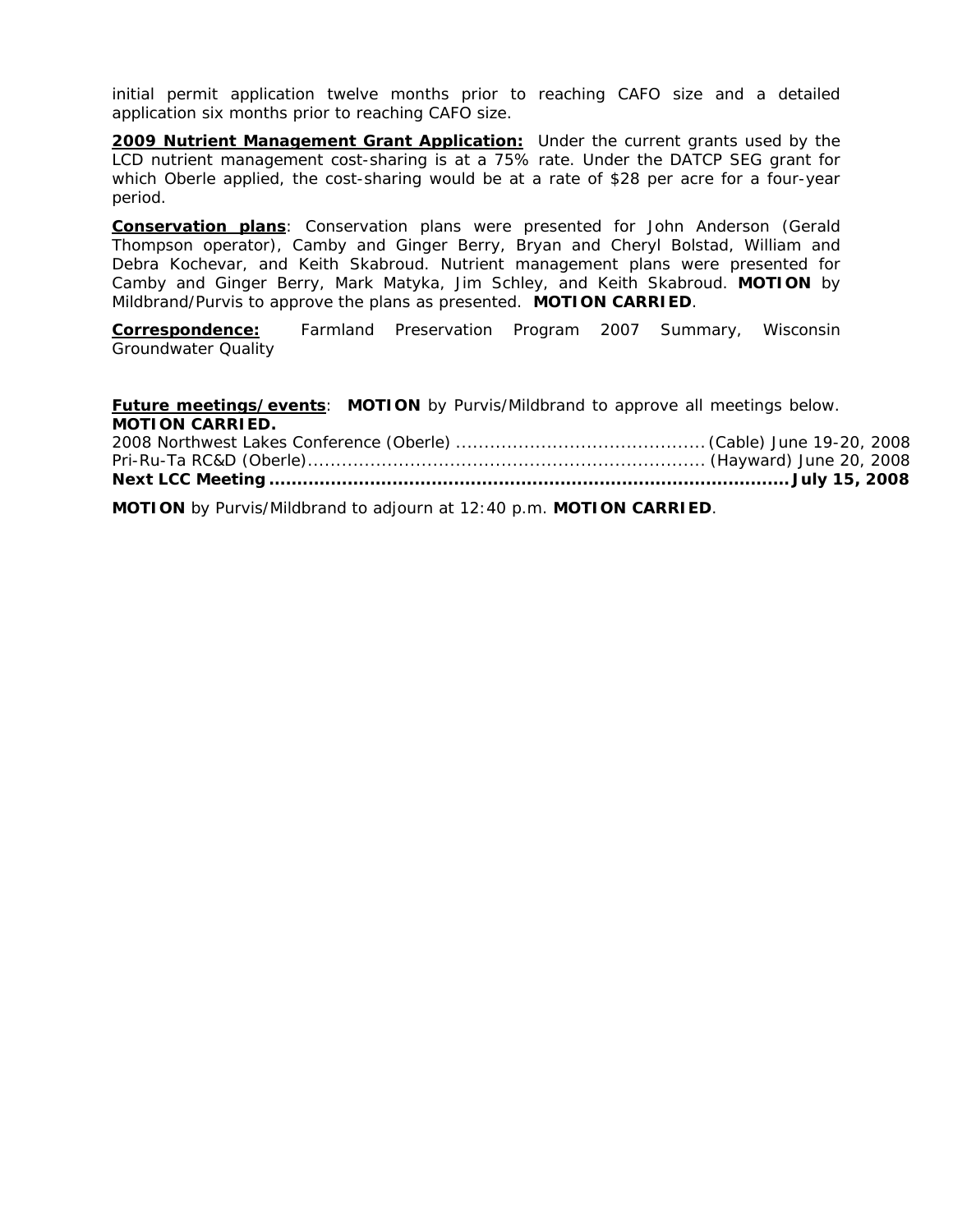## **TAYLOR COUNTY LAND CONSERVATION COMMITTEE Minutes of March 18, 2008 Meeting**

The monthly LCC meeting was called to order by Chuck Zenner at 10:05 a.m. The meeting was held in the UW Extension Meeting Room, County-USDA Service Center, Medford, Wisconsin. Members present were David Krug, Donald Purvis, Wayne Lato, Tim Peterson, and Charles Zenner, Chairman. Others present were Chris Borden, Pri-Ru-Ta RC&D Coordinator; Lanice Szomi, Pri-Ru-Ta RC&D Program Manager; Deb Esselman, FSA County Executive Director; Bob Plawski, NRCS District Conservationist: Ed Zydzik, USDA-APHIS; Steve Oberle, County Conservationist; and Cathy Mauer, LCD Conservation Assistant.

**MOTION** by Peterson /Krug to approve the agenda as distributed and posted. **MOTION CARRIED.**

**MOTION** by to Lato/Krug approve the January 15, 2008 LCC meeting minutes. **MOTION CARRIED.** 

January - March 2008 bills were circulated for review, and the December 2007 budget analysis was distributed. **MOTION** by Lato/Krug to approve the bills and budget analysis as presented. **MOTION CARRIED.**

### **OLD BUSINESS:**

2008 Northcentral Wisconsin Land Stewardship Conference will be held in Prentice on April 5. There is no registration count yet.

Oberle is acting as a mentor for Evan Lund, the new Price County Conservationist.

#### **NEW BUSINESS:**

#### **Reports**

### **Land Conservation Department – Steve Oberle, County Conservationist, reported:**

Oberle presented a Conservation Reserve Enhancement Program (CREP) contract amendment for Zenner's signature. The amendment will extend the state program to coincide with federal program extensions resulting from the delay in passing a federal Farm Bill.

The Farmland Preservation Program now has forty-six contracts covering approximately 6,200 acres. By 2009, the number of contracts is likely to drop to about thirty-two as contracts expire. Few people are re-enrolling. Ben Wojahn, LCD Resource Conservationist is updating conservation plans for participants and working with them to develop nutrient management plans. LCD staff recently held a series of informational meetings for FPP participants and other farmers.

LCD is working with Clark County, DNR, and a consultant on a TRM (Targeted Runoff Management) grant for Bovine Asset Management (BAM), a heifer replacement facility on the Taylor-Clark County border. DNR would like a cooperative agreement between the counties. **MOTION** by Krug/Peterson to approve a cooperative agreement with Clark County for applying for and administering a TRM grant for Bovine Asset Management. **MOTION CARRIED**. The proposed project will include manure storage and runoff control and may cost as much as \$500,000. The maximum amount of the TRM grant is \$150,000. DNR will be permitting the facility, which exceeds 1,000 animal units. Existing and new structures will be in both counties. BAM applied for Environmental Quality Incentives Program (EQIP) funds for the project but was not ranked high enough. That application is on hold. The sediment basin for the project will be across the road from the main facility. BAM owns about 120 acres, but the facility is on only forty acres. Approximately 1,000 acres are rented. There is some question whether or not the forty acres is enough.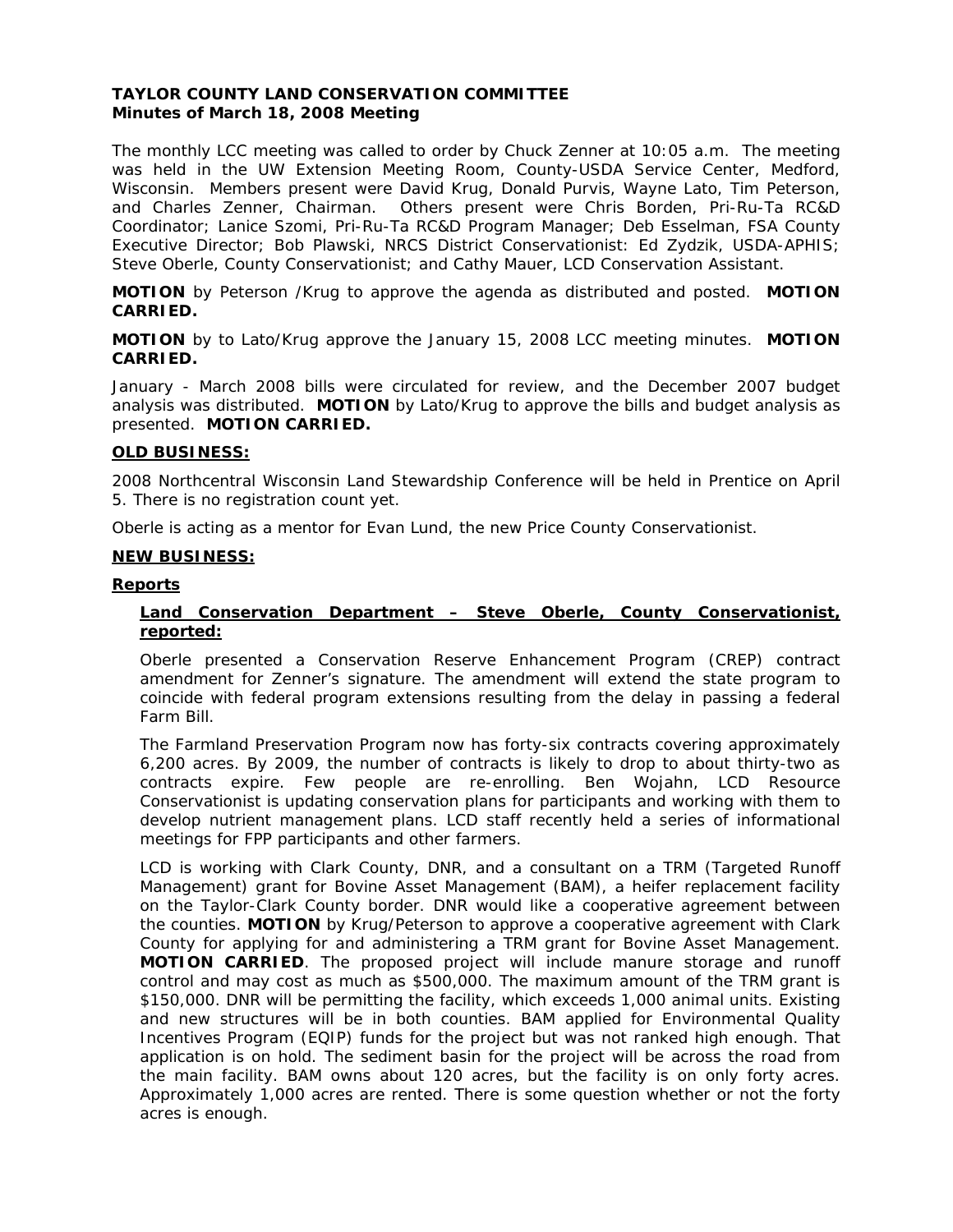### **Natural Resources Conservation Service – Bob Plawski, District Conservationist, reported:**

Fourteen EQIP contracts have been signed totaling approximately \$260,000. Implementation is starting. Projects include barnyards, pit closures, and an access road. The latter is through a wetland, and information has been sent to the Army Corps of Engineers, which will probably issue a general permit for agricultural projects.

Continuous CRP (Conservation Reserve Program) sign-ups are being taken and have included shelterbelts, living snow fences, grassed waterways, and small wetland restorations. The program pays up to 90% and includes payments for twenty years.

NRCS and FSA are continuing with the transfer of photographic slides to computerized images on DVD. Years covered include 1979 to 2002. Four towns have been completed. The computerized images will provide easier access and use and greater stability.

There is no new Farm Bill yet.

#### **Farm Service Agency – Deb Esselmann, County Executive Director, reported:**

Congress has gone into Easter/Passover recess so action on a new Farm Bill is further delayed.

Sign-ups are being taken for Crop Disaster and Livestock Compensation Programs. Taylor County has the most sign-ups in the state so far. Sign-ups are also being take for the Dairy Disaster Assistance Program – III (DDAP-III), which was originally created as a Hurricane Katrina relief program but has been extended to all producers. The sign-up period is March 5 – May 5. Base records from 2003-2004, including herd size and production, are required along with records covering the disaster claim period of 2005- 2007.

### **Wildlife Damage Program – Ed Zydzik, USDA-APHIS, reported:**

Some wolf shooting permits have been distributed to landowners, but no wolves have been reported shot.

Crop prices and production input prices may increase the number of participants in the wildlife damage program for 2008.

Zydzik has been involved in starling control on a farm near Ladysmith and pigeon control near Wausau.

### **Pri-Ru-Ta RC&D – Chris Borden, Coordinator and Lanice Szomi, Program Manager, reported:**

Borden met with agricultural consultants to inform them about the soil survey DVDs that Pri-Ru-Ta RC&D is selling. Included among the data of interest for agricultural purposes are maps showing areas with manure spreading restrictions.

The council has applied for additional grants to fund grazing specialists through 2010.

Postcards were sent out informing farmers that a no-till drill, from the US Fish and Wildlife Service, will be available in early April.

The Northcentral Grazing Conference in Stetsonville, sponsored by Pri-Ru-Ta RC&D, was very successful. There were over ninety attendees and eight vendors.

LCD Nutrient Management Planning Program and 2009 Joint DATCP/DNR Nonpoint Source Grant Application:

Nutrient management was among the topics discussed at the three farmer meetings held recently. Other topics included the Farmland Preservation Program and the Conservation Assistance Program. While the meetings were aimed at participants in the Farmland Preservation Program, other farmers also attended.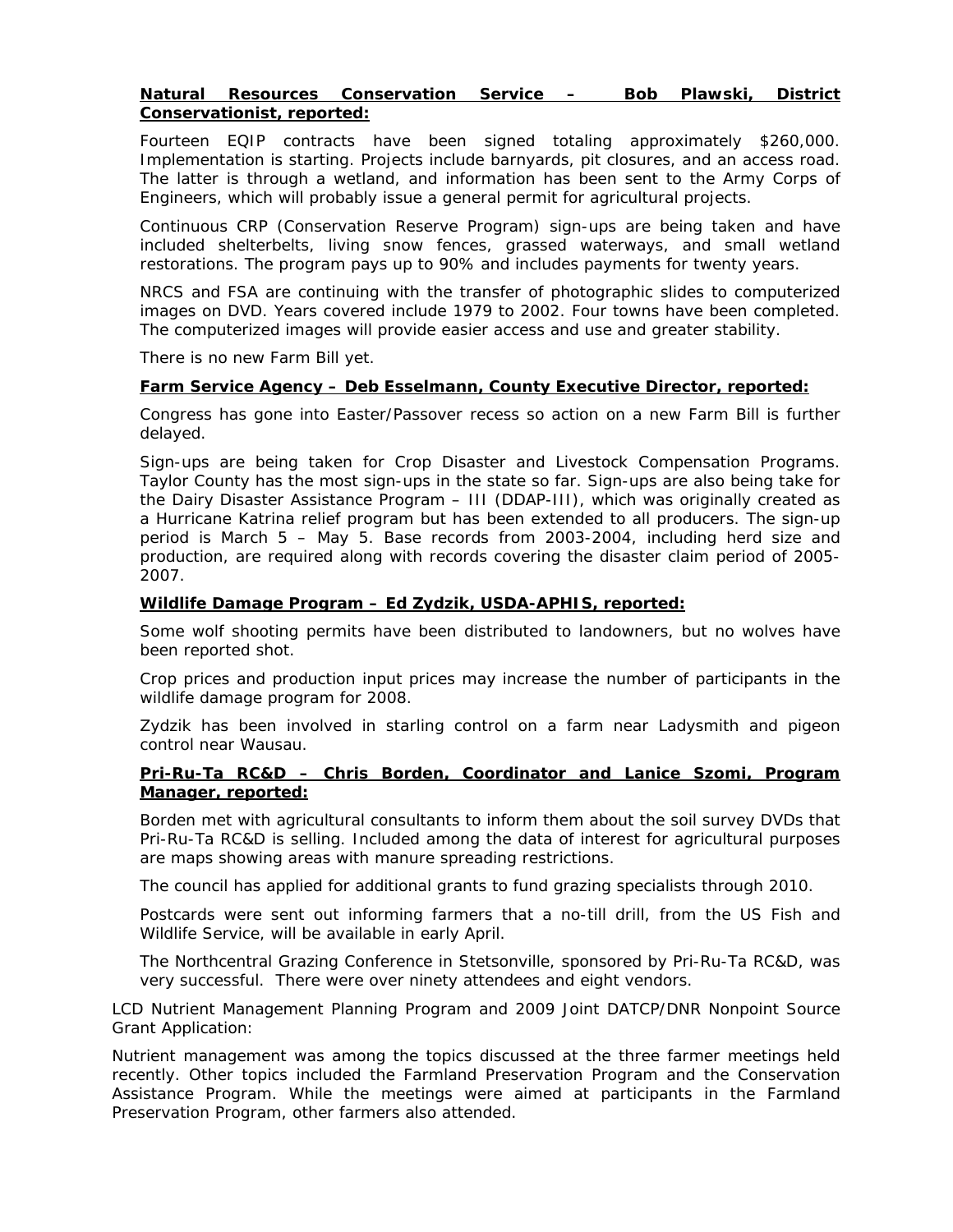Taylor County still has nutrient management cost-share funds available for 2008 through grants from Kraft Dairy Trust, DATCP, and MALWEG, which have also been used in past years. However, additional funds will be needed for 2009 if the department wants to continue offering cost-sharing for nutrient management. DATCP has SEG funds available and SEG funds for nutrient management planning are based on a payment of \$28/acre over a four year contract period. As of January 1, 2008 all farmers are required to have nutrient management plans for fields where nutrients, including both manure and commercial fertilizers, are spread. Once a farmer is in compliance with the nutrient management planning requirements and has received cost-sharing, he or she is required to stay in compliance as long as the land is farmed. Counties have the option of offering less than \$28 but the compliance requirements would be affected. There is a question as to how the nutrient management requirements will be enforced. Nutrient management planning usually offers a financial benefit and may also offer some liability protection relative to odor, hauling, and runoff issues. Oberle is proposing applying for \$150,000 in SEG funds to cover nutrient management planning on approximately 5,000 acres. The committee questioned whether that was a high enough acreage goal. Planning was done on approximately 10,000 acres in 2007. Oberle is concerned about a possibility of underspending. The \$150,000 SEG funds for nutrient management planning would be in addition to \$184,924 in staffing funds and \$300,000 in conservation assistance program funds for which Oberle is applying. **MOTION** by Lato/Peterson to approve the proposed application for the 2009 Joint DATCP/DNR Nonpoint Source Grant. **MOTION CARRIED**.

**Correspondence:** *Thursday Note*, March 6; memos from Wisconsin Land and Water Conservation Board concerning the 2008 Final Supplemental Allocation for the Soil and Water Resource Management (SWRM)program.

**Future meetings/events**: **MOTION** by Purvis/Lato to approve all meetings below. **MOTION CARRIED.** 

| 2008 WALCE Spring County Conservationist meeting (Oberle) (Waupaca) April 10-11, 2008 |  |
|---------------------------------------------------------------------------------------|--|
|                                                                                       |  |
|                                                                                       |  |
|                                                                                       |  |

**MOTION** by Peterson/Krug to adjourn at 12:30 p.m.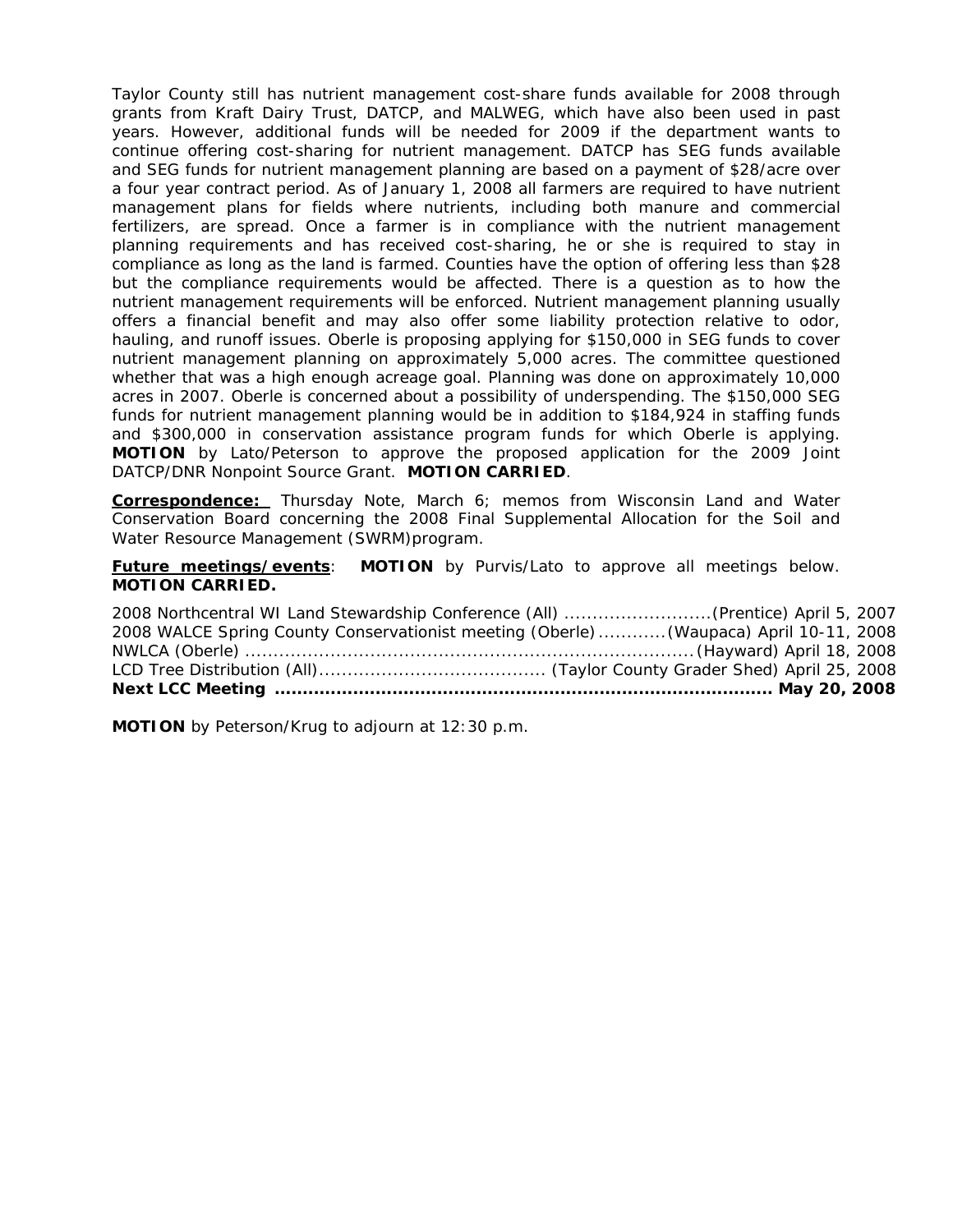### **TAYLOR COUNTY LAND CONSERVATION COMMITTEE Minutes of January 15, 2008 Meeting**

The monthly LCC meeting was called to order by Chuck Zenner at 10:00 a.m. The meeting was held in the UW Extension Meeting Room, County-USDA Service Center, Medford, Wisconsin. Members present were David Krug, Wayne Lato, Tim Peterson, Donald Purvis, and Charles Zenner, Chairman. Others present were Lanice Szomi, Pri-Ru-Ta RC&D Program Manager; Deb Esselmann, FSA County Executive Director; Bob Plawski, NRCS District Conservationist: Ed Zydzik, USDA-APHIS; Dave Ruhd, USDA-APHIS; Steve Oberle, County Conservationist; Kyle Noonan, LCD Engineering Technician; Benjamin Wojahn, LCD Resource Conservationist; and Cathy Mauer, LCD Conservation Assistant.

**MOTION** by Krug/Lato to approve the agenda as distributed and posted. **MOTION CARRIED.**

**MOTION** by to Krug/Lato approve the September 18, 2007 LCC meeting minutes. **MOTION CARRIED.** 

October-December 2007 bills were circulated for review, and the September-December budget analysis was distributed. **MOTION** by Lato/Peterson to approve the bills and budget analysis as presented. **MOTION CARRIED.**

## **OLD BUSINESS:**

2007 Conservation Assistance Program – Oberle mentioned that in 2007 some participants were offered a flat rate rather than a percentage. Noonan distributed a handout summarizing the 2007 program, which included two carryovers from 2006. This was a record year for the number of contracts but was low for the amount of money available. Projects included the first shoreline restoration project done under the program. Technical support was also given for several projects that were not cost-shared.

### **NEW BUSINESS:**

### **Reports**

**Land Conservation Department – Steve Oberle, County Conservationist, reported:** Applications for the 2008 CAP were accepted through the end of December. Several larger operations are looking at expanding or moving into the county and will need waste storage facilities. There may be three or more state-permitted operations, including dairy, heifer replacement, and a possible hog operation. The state would require a permit, nutrient management plan, and emergency plan. The county would require a permit and nutrient management plan. Waste storage facility closures will continue to be a priority.

The LCD has been part of a group considering a workshop focusing on forestry issues for farmers. Other participants include UW-Extension, Basin Educators, and DNR. Rather than a separate workshop, the group had decided to explore forestry interests of farmers through existing programs, such as grazing conferences and pasture walks.

The Conservation Reserve Enhancement Program (CREP) contract has been renewed. There is no change in the area included in CREP.

**Natural Resources Conservation Service – Bob Plawski, District Conservationist, reported:** Twenty-two applications were received for the Environmental Quality Incentives Program (EQIP). The sign-up period ended November 16. Four applicants have since cancelled. Four applications were received for waste storage, but none were approved. The approval is done on a statewide basis. Of the 116 applications received, thirty-two were approved. A point ranking system is used. The cutoff for approval was 192 points; the top ranked application in Taylor County had 169 points. Wisconsin NRCS is now in the process of reallocating remaining funds. Contracts for initial funds need to be obligated by tomorrow (January 16). Taylor County received \$240,039. Twelve contracts have already been approved and two more will be signed. These include barnyards, pit closings, and grazing. Several changes were made to the grazing part of the program.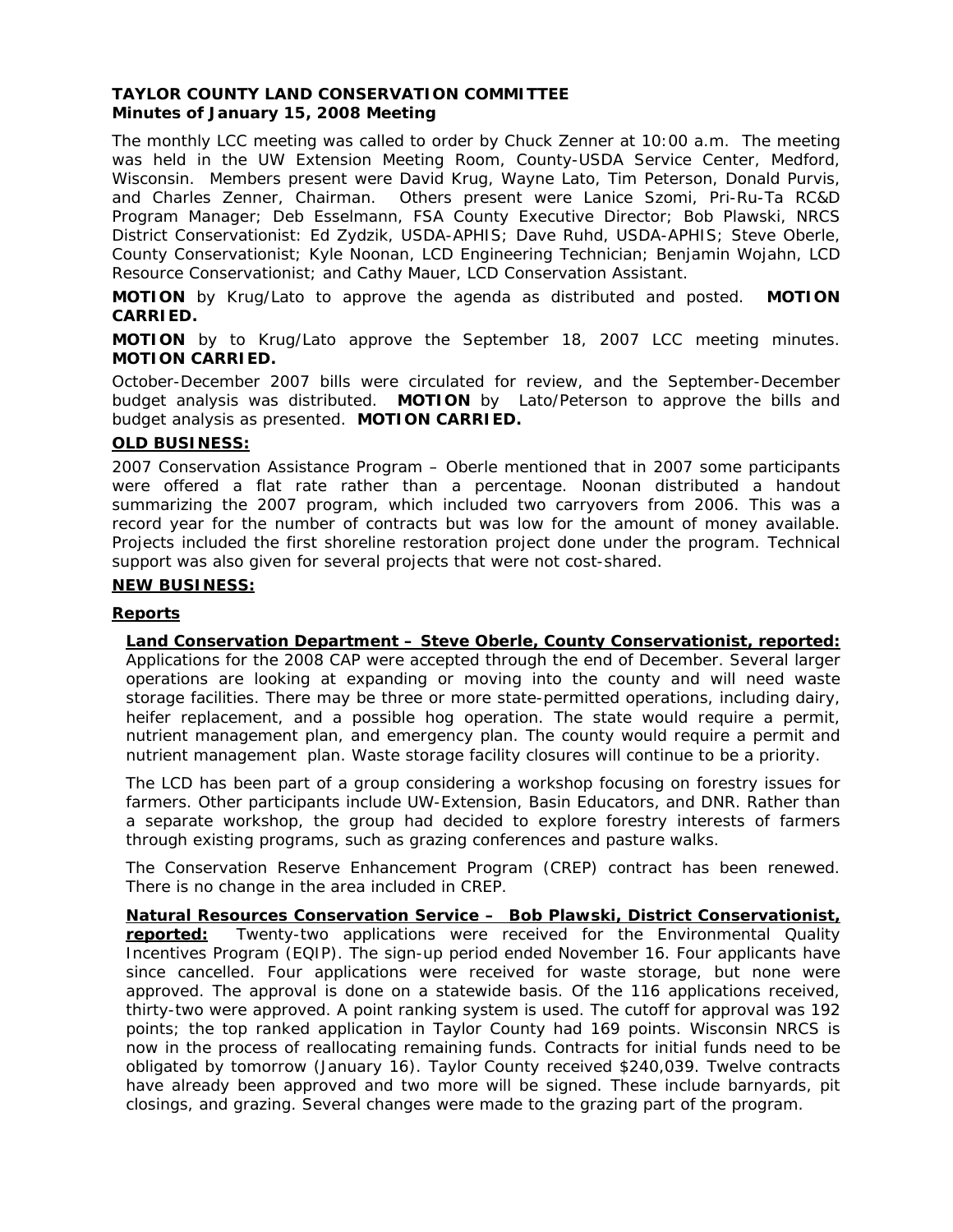All 2008 payments have been made for the Conservation Security Program (CSP). Last year, payments were made in three installments. Some modifications have been made to program requirements, e.g. some participants were unable to obtain the biofuel required by the program.

There was one Wetland Reserve Program project, which did not yet get installed. The Wisconsin Waterfowl Association will be contributing \$5,000 toward the project.

NRCS and FSA are working together to scan old slides (1979-2003) so that electronic versions will be available to facilitate doing wetland determinations.

The proposed Farm Bill looks like it will be good for conservation.

**Farm Service Agency – Deb Esselmann, County Executive Director, reported:** Several programs are in limbo until the new Farm Bill is passed. The Livestock Compensation and Crop Disaster Programs have been extended through 2007. The Dairy Disaster Assistance Program is on hold.

FSA has received new computers, including laptops. If there is a good connection available, they will be able to do business while in Price County.

They are getting a lot of transfers since producers no longer need to utilize the office in the county in which their land is located.

Esselmann will be working on updating the Ag Center website that she maintains. The Ag Center agencies will be cooperating on a newsletter rather than each agency producing its own. FSA is updating its CLU (Common Land Unit) layer to try to get the fields correct. Statewide office restructuring is on hold.

**Wildlife Damage Program – Ed Zydzik, USDA-APHIS, reported:** Zydzik presented a proposed budget of \$24,897 for services in 2008, which is less than 2007. **MOTION** by Lato/Purvis to approve the budget. **MOTION CARRIED**.

**MOTION** by Peterson/Purvis to approve the following crop prices, which are the state average for the year: Corn \$3.08/bu, beans \$8.44/bu, oats \$2.19/bu, hay \$85/ton, beehives \$85/hive, honey \$0.99/lb, bees \$83/3lb package. **MOTION CARRIED**.

**MOTION** by Krug/Lato to approve the following claims: Keith Skabroud \$909.42, Joe Zenner \$412.20, Dan Hoffman \$1591.84, Scott Lindow \$620.00. **MOTION CARRIED**. Claims went from the largest amount in 2006 to the smallest amount in 2007. Several producers who were formerly in the program would like to get back in. Enrollment of several new participants in the Gilman area will wait until the crop is in the ground in order to save on travel expenses. The high cost of corn may increase the number of participants.

The airport assessment project is continuing, with a draft assessment expected by the end of January.

**Pri-Ru-Ta RC&D – Lanice Szomi, Program Manager, reported:** Pri-Ru-Ta RC&D is looking for grant proposals. \$400,000 was included in the state budget, which runs until 2010. They are finishing up the 2005 two year funds but have some extra funds to keep the existing specialists. New federal money is on hold until the Farm Bill is passed. A grazing conference is scheduled for March 12 in Stetsonville.

A postcard will go out in March to let people know that a no-till drill from the US Fish and Wildlife Service will be available in early spring for those who may be interested in borrowing it. Pri-Ru-Ta RC&D has also been looking at the option of converting an oats drill. The next council meeting will be February 22.

**Northwest Land & Water Conservation Association (NWLCA) – Steve Oberle reported:** NWLCA met January 11. Dues may be raised for 2009. Expenses include a contract with Christine Ostern as coordinator and the speech and poster contest, on which NWLCA is losing money. ABDI has split into four separate Land (and Water) Conservation